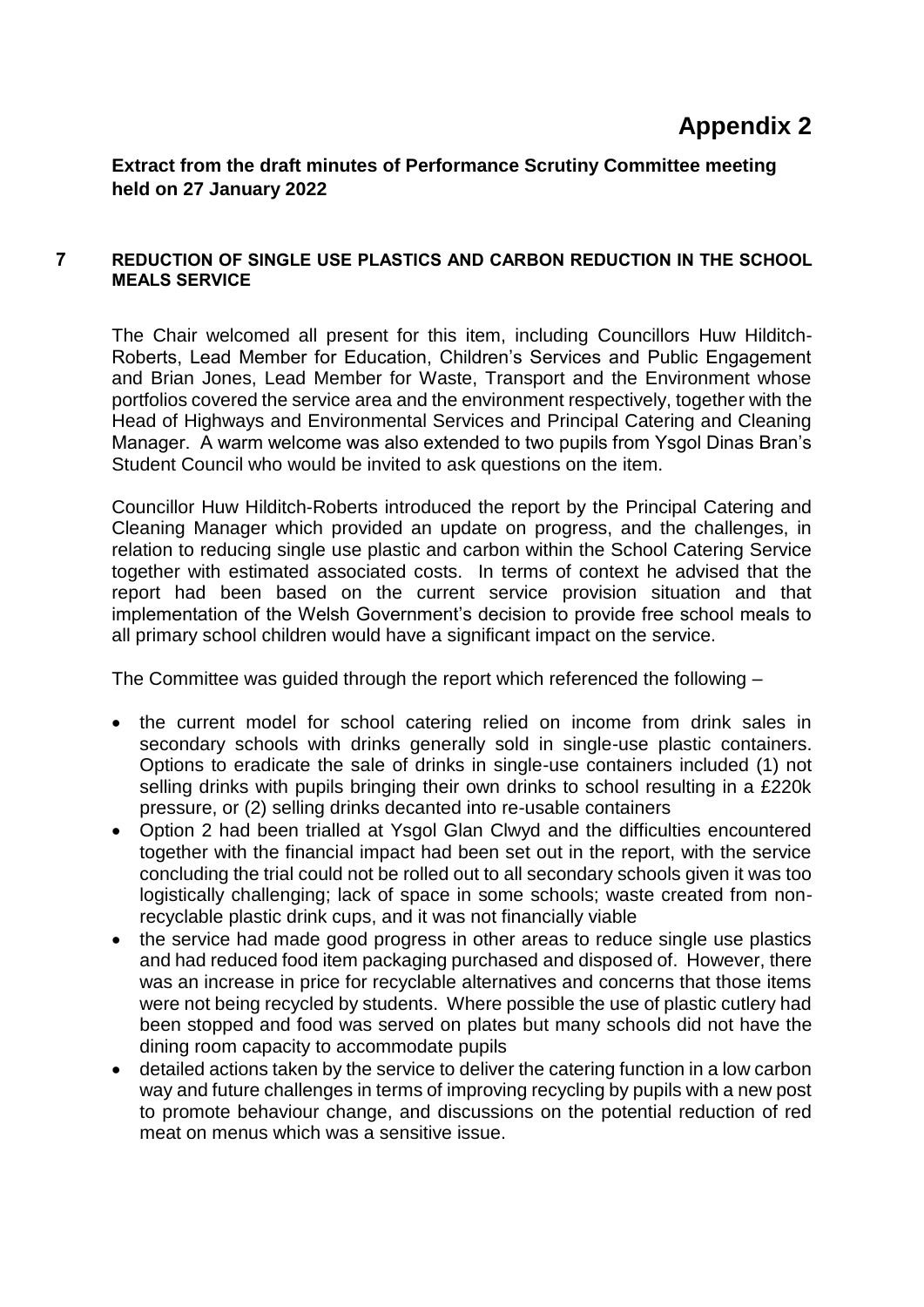Councillor Hilditch-Roberts emphasised the commitment of the service to reducing single use plastics and carbon despite the challenges faced with progress in a number of areas. He reiterated the significant financial impact associated with actions identified in the report - £220k per annum for stopping the sale of drinks in secondary schools, and £197k per annum for selling/decanting drinks into reusable cups. That deficit would need to be met by an increase in revenue subsidy, an increase in school meal prices, or by passing the costs on to schools. The expansion of the service to provide free school meals for all primary schools would also increase its carbon footprint. It was noted that the current model treated all schools equally and unless an individual school wished to take a different approach (and fund any budget gap) the consistent model across schools would be retained.

Councillor Brian Jones reported on previous work undertaken with a view to reducing single use plastics leading up to the current report, and he highlighted the need to align financial budgets with climate change priorities and find innovative ways of addressing the issues raised. He welcomed the participation of the two students from Ysgol Dinas Bran and collective working with schools and others to find innovative solutions in order to move the climate change agenda forward.

At this point the Chair invited questions from the Ysgol Dinas Bran students who referred to the Wellbeing of Future Generations (Wales) Act 2015 and sustainable procurement and questioned why the service was not using positive alternatives to single use plastics in line with the Act and how much extra waste had been generated by single use plastics to match student demand. The students also queried the actual cost associated with the current use of plastics in schools in comparison to eco-friendly alternatives, and challenged the reference in paragraph 10.2 of the report regarding schools' desire for change given the ongoing commitment of Student Councils. In response the Lead Members and officers –

- explained the tight timescales for serving meals across the eight secondary schools together with limited space and dining room capacity which significantly impacted on how the service was delivered whilst also trying to accommodate pupils' preferences and ensuring the service was financially viable
- elaborated on steps taken to reduce single use plastic packaging for sandwiches and pasta and the challenges in using stainless-steel cutlery and plates given the time restrictions on the service and lack of dining capacity in schools together with cutlery not being returned and subsequent cost impact, and in using plastic alternatives such as bamboo and affordability for pupils
- waste generated varied between individual schools with some pupils not recycling any single use plastic and the non-return and inappropriate disposal of utensils etc. (including littering) which were issues beyond the service's control, and there was a need to educate and change behaviours in that regard to ensure that waste generated as a result of the service was disposed of in the best way. Funding had been secured for a new post to promote behaviour change and work with the catering service and schools would be prioritised
- explained that the reference in paragraph 10.2 that it was not clear schools had a consistent/collective desire to change to a new model had followed a general discussion at a head teacher cluster meeting regarding the sale of drinks, with concerns regarding the withdrawal of pure fruit juice (given the health benefits) and use of cans as an alternative to plastic (given that cans could not be resealed and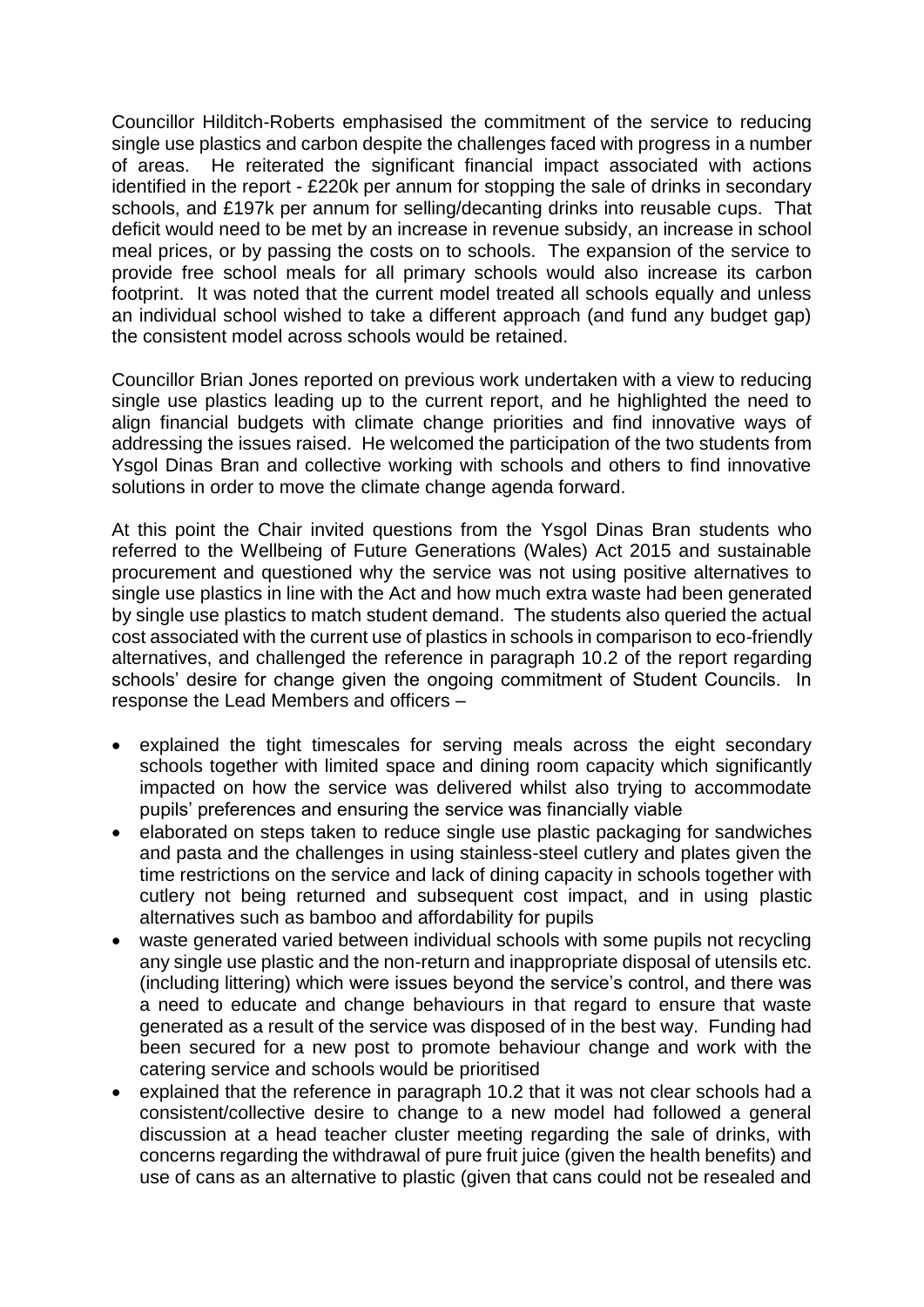accidents involving shredded cans on the school field). Ysgol Glan Clwyd (YGC) had been keen to undertake the drinks trial but when it had been rolled out the majority of pupils had not wanted to participate

- the sale of drinks in schools had been recognised as the biggest issue for the service in terms of single use plastics and whilst the simplest way of dealing with the issue was to stop selling drinks in schools, there would be significant implications arising from that action, notwithstanding the budget deficit which must be met, but also in terms of health considerations and potentially other hidden factors, and the matter required a political discussion and consultation with all schools to reach an agreement as to the best way forward
- the expansion of the service as a result of the future requirement to provide a free school meal to all primary pupils would necessarily increase the carbon footprint of the service which also represented a significant challenge.

During a lengthy debate members scrutinised the report in detail and took the opportunity to raise questions and discuss with the Lead Members and officers various aspects of the report. The Chair also permitted follow up questions from the Ysgol Dinas Bran students and non-Committee members. The Committee recognised the challenges faced in terms of balancing the needs of the service and school meal provision against climate and ecological priorities, not least the financial implications and necessary behaviour changes to meet those ambitions.

Main points of debate focused on the following –

- ideally stainless steel cutlery would be used but service provision was restricted by the available space, facilities and seating capacity within schools together with the length of lunchtime, and thousands of stainless steel utensils went missing each year with some being inappropriately disposed of; whilst a bamboo alternative was available there was a significant cost element attached in comparison with plastic cutlery with a mark-up of 10p – 15p for each utensil, and the cost increase having to be passed onto the customer
- it was hoped that the Council could do more in future to work together with schools to improve behaviours to ensure all the material produced from school meals was recycled and to address the problem of littering
- the current catering model focused on a whole school approach and therefore a change in one school had a financial impact on all other schools, for example if the selling of drinks was stopped in one school, the budget deficit as a result of that action would need to be absorbed equally across all schools and therefore all schools would need to agree to such an approach
- it had been hoped that the drinks trial at YGC would have proved successful and subsequently rolled out across all secondary schools but unfortunately that had not been the case with other problems created as a result
- assurances were provided that there was an appetite in all schools to try and address the issue of single use plastics and carbon reduction and whilst progress had been made by the service in areas such as packaging and disposal, in reality the challenges in schools were proving difficult to overcome, and the financial implications of those changes difficult to surmount
- there was some debate on the national picture, given the wider global issue of climate change, and whether the Council should look to the Welsh Government to work with local authorities across Wales and provide the necessary funding to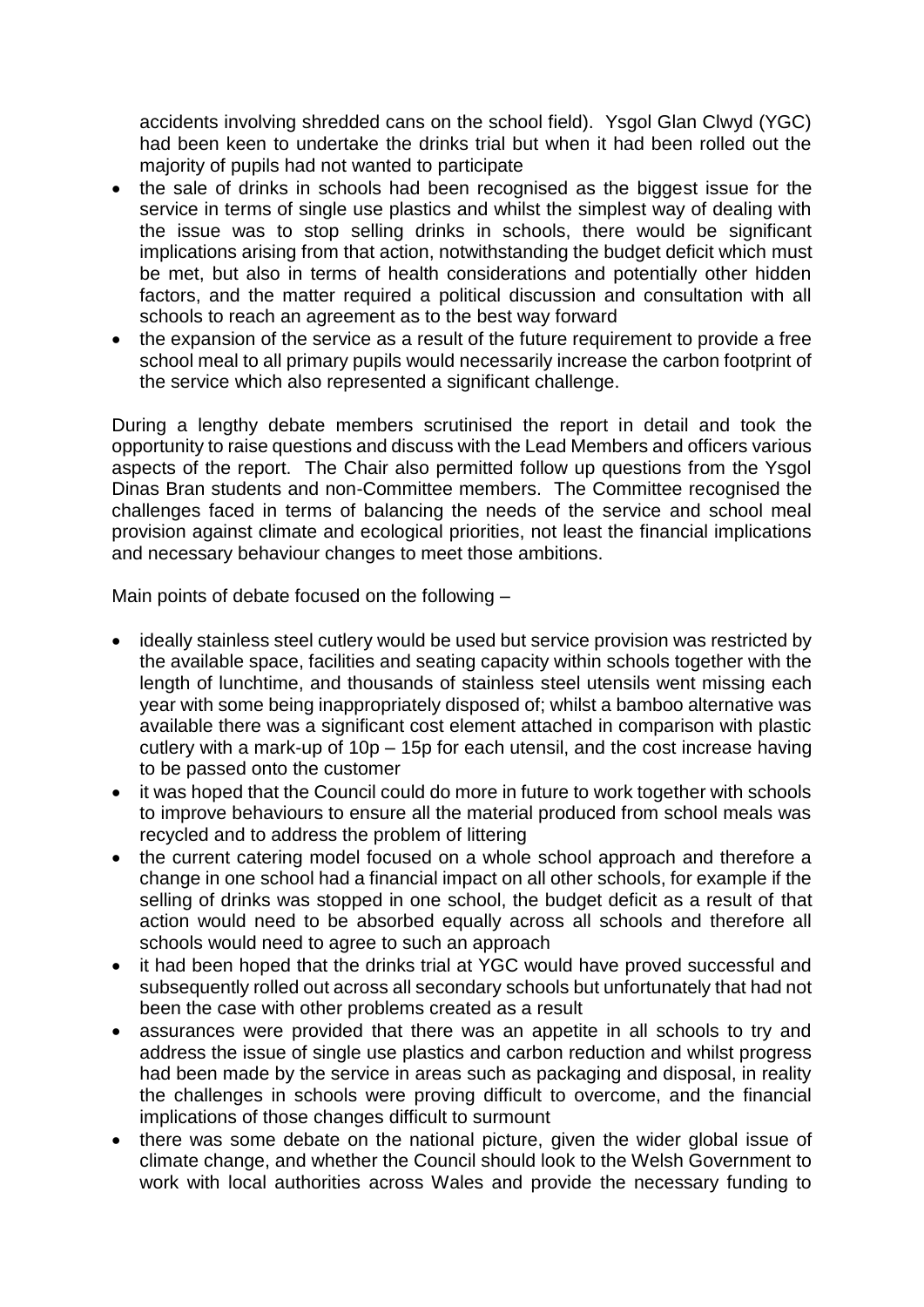effect a step change, particularly given the financial challenges already facing local government and pressures across schools and other service areas. The Chair proposed an approach to the Welsh Government as a way forward

- the majority of schools staggered dining times and as a result of Covid-19 had also used other areas of the school in addition to the canteen which proved continually challenging
- a refundable deposit for reusable cutlery and drinks containers had been disregarded given the associated administration arising from that process and the potential cross contamination from drinks containers
- some schools did not allow cans and switching from single use plastic containers to cans was still not ideal given that cans were another form of single use container; erecting signage to deter littering etc. did not necessarily stop it
- explained the need to comply with Welsh Government guidance on nutrition and food, and the lack of facilities and counter space in schools to accommodate selfvending together with cross contamination issues arising from reusable containers, and confirmed there had been no difference to income generated from drink sales as a result of school water fountains not being in use
- research had concluded that priorities for catering managers looking to reduce carbon emissions should be switching to low carbon waste disposal methods and reducing the amount of red meat in menus – the latter would require a political discussion as it would have significant implications for the county
- provided assurances that steps had been taken and progress made in reducing single-use plastics and it was agreed that small changes and incremental change could collectively make a significant difference
- the current service model was a whole system approach and treated all schools equally regardless of size, if Ysgol Dinas Bran wished to take a different approach and was prepared to fund the budget gap, it was entitled to do so and the Council would support the school in those endeavours as best it could.

Councillor Graham Timms had been disappointed to hear the Committee's response to look to the Welsh Government and instead felt that the Council should be addressing the issue. He asked whether any work had been carried out to develop and cost a service model which would eradicate single use plastics and reduce carbon which the Council could then fund and implement together with work to educate children in best behaviours. Councillor Hilditch-Roberts cautioned against formulating a service plan at this stage given that the implications arising from the future requirement for the provision of free school meals to all primary pupils was as yet unknown, and he had caveated the report as the current situation which was subject to future uncertainties including potential restructure and investment. The Ysgol Dinas Bran students also recognised the financial reality of the situation but highlighted that climate change was also a reality which need to be addressed. The Chair suggested that the Committee's recommendations to seek support from the Welsh Government could also include the YGC drinks trial as an illustrative example of the difficulties faced, and suggested that Ysgol Dinas Bran may also wish to contact the Welsh Government directly to express their disappointment regarding the lack of funding to progress matters.

Whilst there was no current solution to address the issues raised, the Head of Service confirmed the commitment to continue that work. In light of the new requirements for free school meal provision the service needed to prioritise its resources on delivering